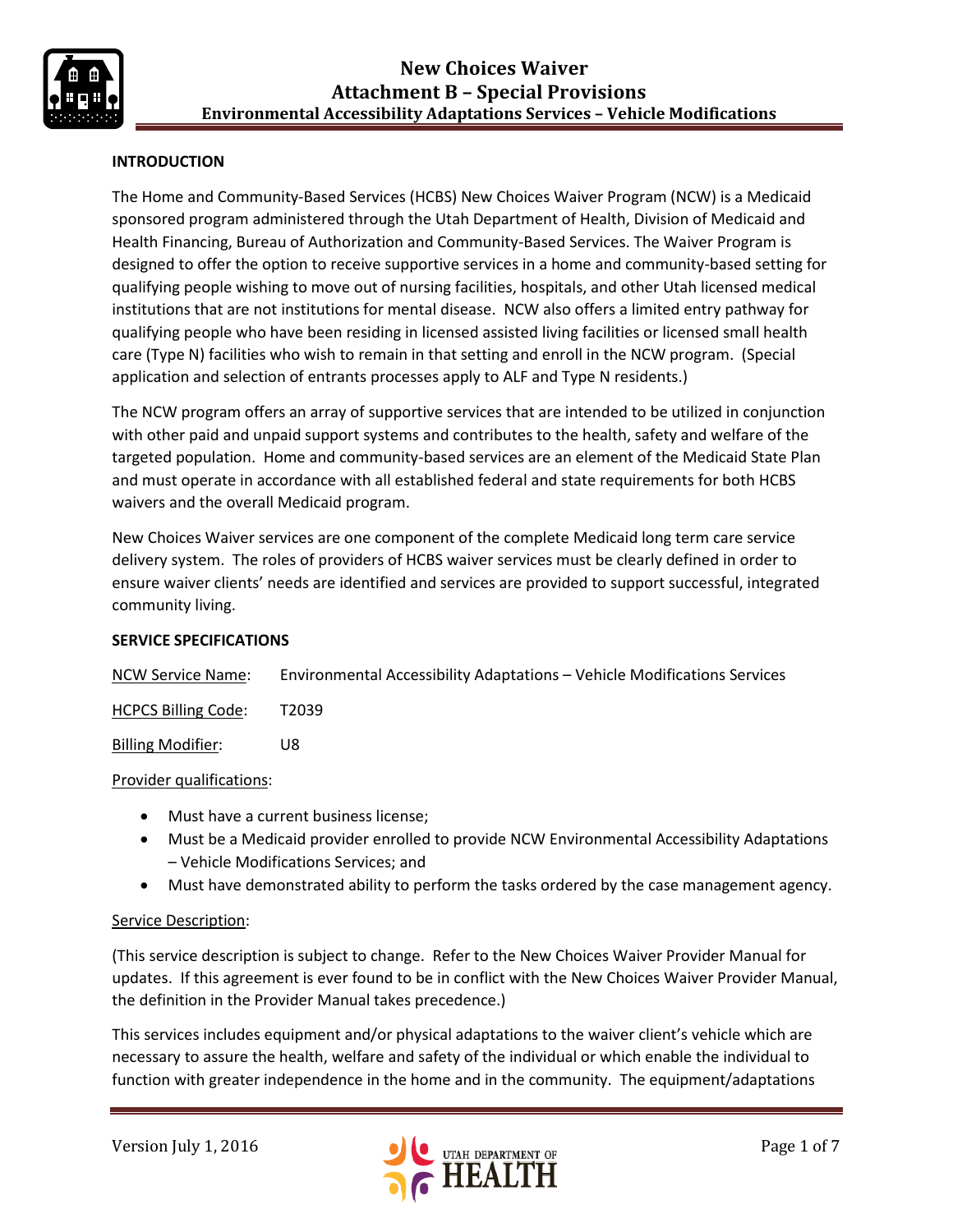

are identified in the waiver client's care plan and the model and type of equipment are specified by a qualified individual. The adaptations may include purchase, installation, and repairs. Other adaptation and repairs may be approved on a case by case basis as technology changes or as a waiver client's physical or environmental needs change. Equipment/adaptations may include the following:

- 1. Lifts;
- 2. Door modifications;
- 3. Steering modifications;
- 4. Braking modifications;
- 5. Accelerating modifications;
- 6. Shifting modifications;
- 7. Seating modifications; and/or
- 8. Safety/security modifications.

### General Requirements:

By signing this attachment, provider agrees to additional terms and conditions as outlined below:

- A. Provider will report any negative or critical incident or incidents likely to receive media or legislative scrutiny involving a NCW client to the client's case management agency or to the New Choices Waiver program office immediately. This includes but is not limited to medication errors, falls, injuries, missing persons, abuse, neglect, exploitation, unexpected hospitalizations, unexpected deaths, Adult Protective Services (APS) or law enforcement involvement, and other similar incidents that raise concern for client safety. As required by law, provider will also report any suspected or actual incidences of abuse, neglect or exploitation to APS or to local law enforcement.
- B. Provider will accept the NCW Medicaid rate as payment in full, and the provider shall not bill the client nor their families an additional fee for services rendered.
- C. Provider will interact with each NCW client's designated case management agency and participate in the person-centered care planning process when requested by the client or their representative.
- D. Provider will review Service Authorization Forms received from waiver case management agencies and will return a signed copy to the case management agency. Service authorizations indicate the amount, duration and frequency of services that are authorized based on the assessment of each client's needs and are subject to approval by the State Medicaid Agency. The authorized HCPCS, number of units, frequency and duration will appear in the service authorization and providers shall not render services to waiver clients until a service authorization has been received and properly executed by both the designated waiver case management agency representative and the provider. Service authorizations are valid for a

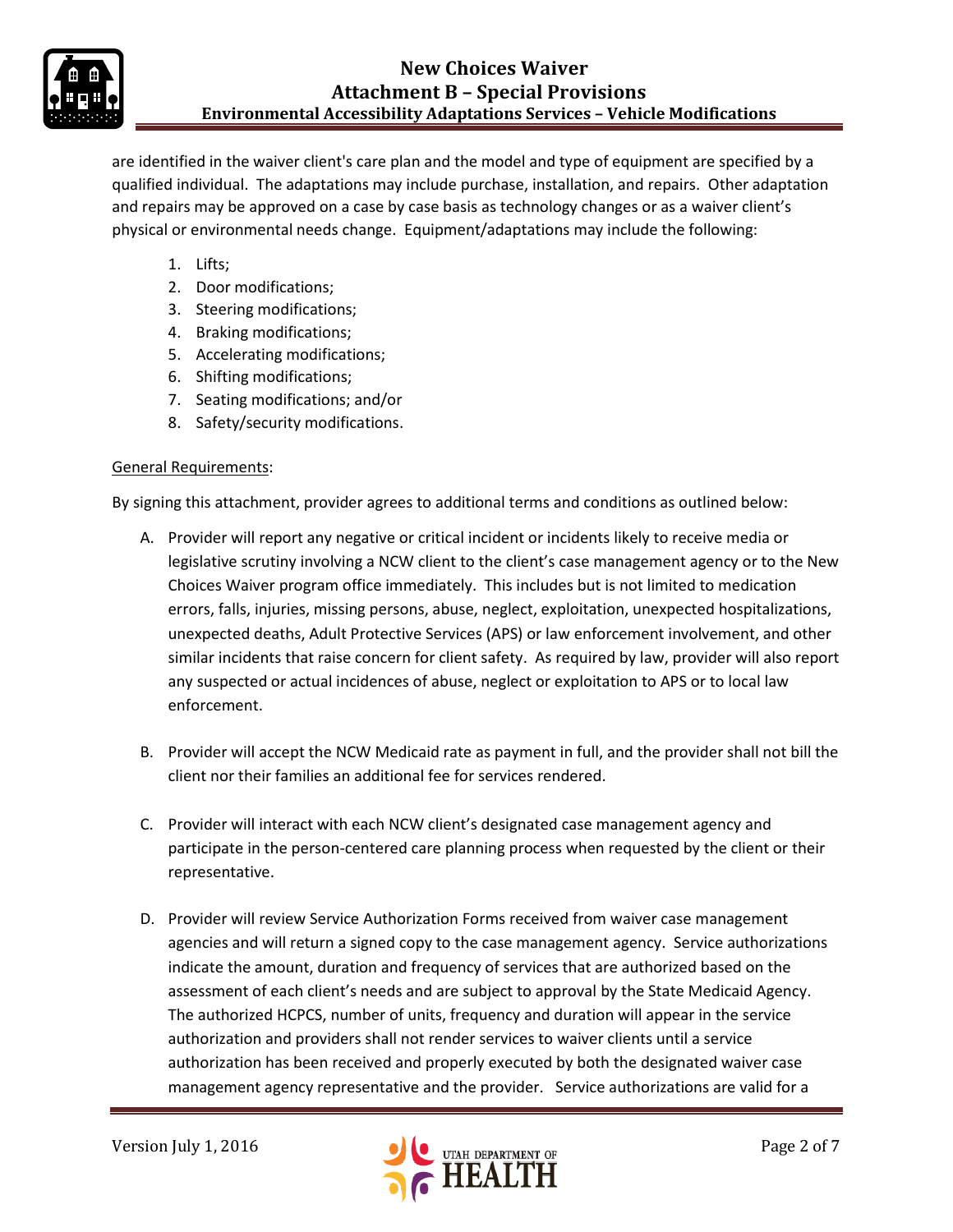

maximum of one year even if the "end date" on the form is left blank. Claims paid for waiver services for dates of service outside of the date span listed in the service authorization will be recovered. Claims paid for waiver services that exceed the number of units or frequency than was authorized in the service authorization will be recovered. Claims paid for HCPCS codes that were not authorized in the service authorization will be recovered.

- E. Service authorizations are not a guarantee of payment.
- F. Service authorizations are automatically nullified immediately upon any of the following events taking place:
	- The NCW client elects to change to a different NCW provider
	- The NCW client elects to altogether discontinue receiving the services that the provider offers
	- The NCW client loses Medicaid eligibility
	- The NCW client is disenrolled from the NCW program for any other reason
	- The provider's Medicaid and/or NCW contract is terminated or suspended
- G. Provider will not provide services to waiver clients when they are receiving inpatient treatment. Service authorizations are *suspended* during times when a New Choices Waiver client is admitted to an inpatient setting such as a hospital or nursing facility. Upon the client's discharge from the inpatient setting, provider will communicate with the waiver case management agency to receive verbal approval to reinstate services if any unused units are remaining in the service authorization or to request a new authorization if the existing authorization has expired.
- H. Units of service that have been authorized for one NCW client can only be provided to that NCW client. Provider will not transfer unused units that have been authorized for one NCW client to another NCW client.
- I. Provider will contact a client's designated waiver case management agency if the provider observes that actual service utilization trends appear to exceed the number of units authorized.
- J. Provider will verify client Medicaid eligibility each month in order to avoid providing services that are not reimbursable due to a client's loss of Medicaid benefits. Utah Medicaid offers two methods that providers may use to verify client eligibility:
	- Medicaid Eligibility Lookup Tool [\(https://medicaid.utah.gov\)](https://medicaid.utah.gov/)
	- Access Now (1-800-662-9651 option 1, option 1)

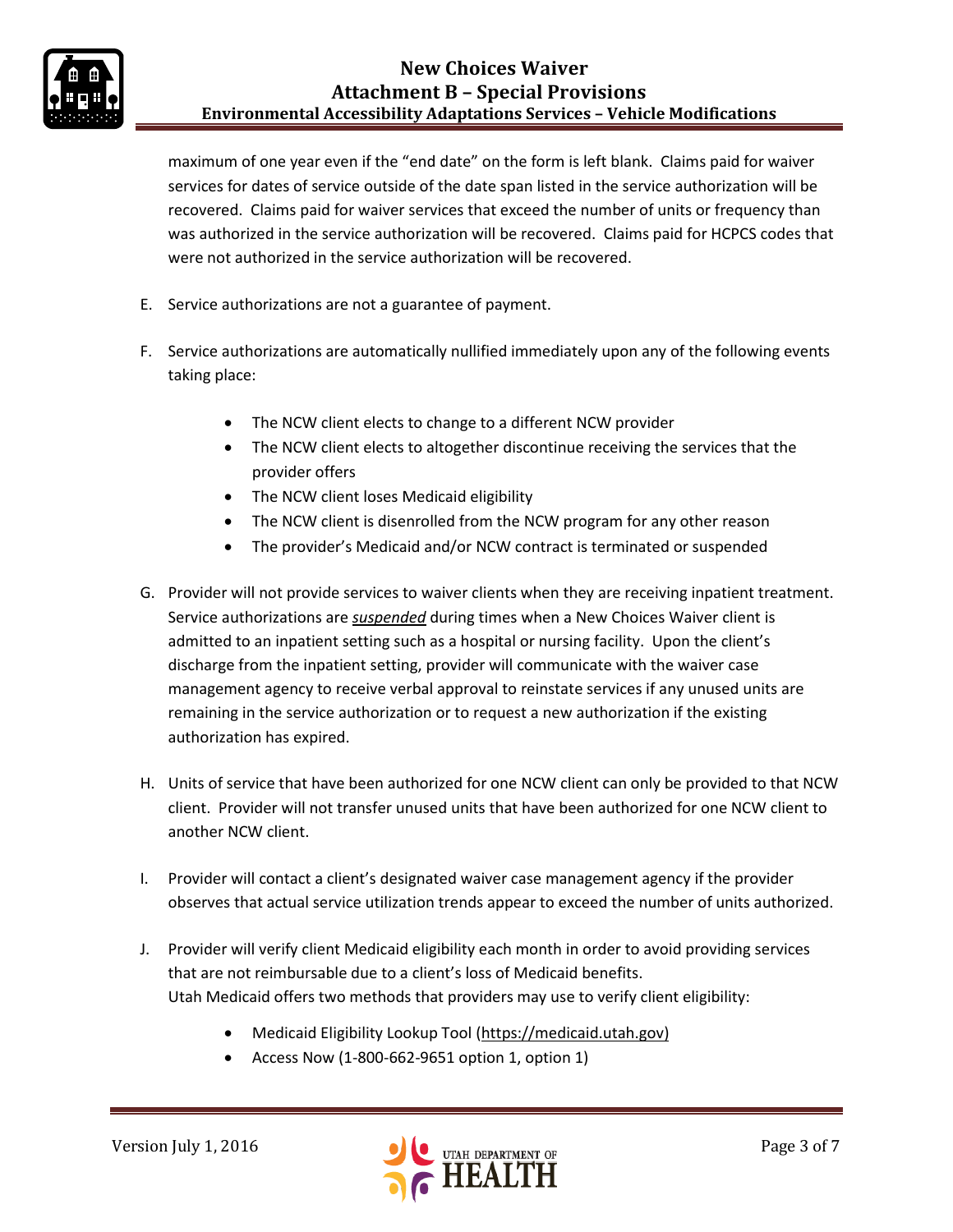

- K. Provider shall not bill Medicaid for services that were not actually provided or for services that the provider anticipates providing to a client in the near or distant future.
- L. Provider shall not bill a client for a missed or canceled appointment unless the client or the client's legal representative has signed a written cancelation policy which expressly allows the provider to charge the client for missed or canceled appointments.
- M. Provider will not engage in unsolicited direct marketing activities to prospective NCW clients. Marketing strategies shall be limited to mass outreach and advertisements. Provider will not approach prospective NCW clients or their representatives unless the client or representative explicitly requests information from the provider. Provider shall refrain from offering incentives or other enticements to persuade a prospective NCW client to choose the provider for waiver services. Provider shall not enter into incentive or kick-back agreements with waiver case management agencies or otherwise entice the case management agency to influence or limit a NCW client's freedom to choose their own service providers. Provider may not require NCW clients to select a certain waiver or non-waiver provider for other services listed on the personcentered care plan.
- N. Provider will document each service encounter. At a minimum each service encounter record should include:
	- The client's first and last name
	- The date of service for each service encounter
	- The start and end times for each service provided
	- The services provided by service title
	- Notes describing the service encounter
	- The name of the individual who performed the service
	- $\bullet$  The signature of the individual(s) who performed the service(s) or who can attest to the completion of the service(s).
- O. Provider will abide by the policies and procedures outlined in the NCW Provider Manual and to stay apprised of policy updates and changes regarding Medicaid and the NCW program. If this agreement is ever found to be in conflict with the NCW Provider Manual, the NCW Provider Manual will take precedence over this agreement. The NCW Provider Manual is posted on the Utah Medicaid website: [https://medicaid.utah.gov](https://medicaid.utah.gov/)
- P. Provider will review the Medicaid Information Bulletins (MIBs) and stay apprised of policy updates and changes regarding Medicaid and the NCW program. The MIB is the tool that the Utah Department of Health, Division of Medicaid and Health Financing uses to disseminate such information to providers and stakeholders. The MIB is published quarterly or more frequently

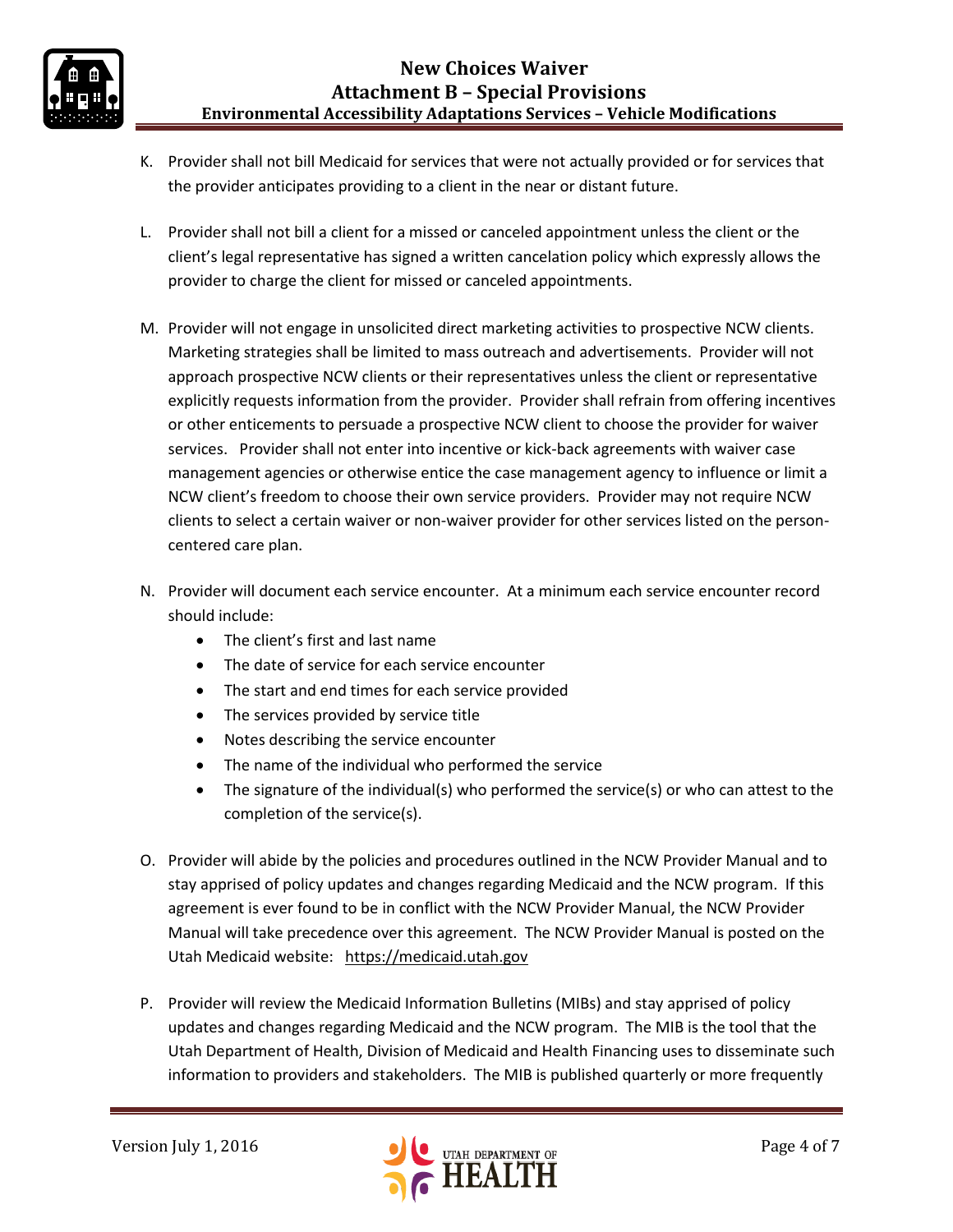# **New Choices Waiver Attachment B – Special Provisions Environmental Accessibility Adaptations Services – Vehicle Modifications**



as needed. To subscribe to the Newsletter or to view the MIB releases, visit the Medicaid website: [https://medicaid.utah.gov](https://medicaid.utah.gov/)

- Q. If the provider has Medicare and/or Medicaid certification and loses Medicare and/or Medicaid certification, the provider's New Choices Waiver contract shall also be terminated effective the same day as the termination of the Medicare and/or Medicaid certification. The provider will notify the New Choices Waiver Program Office within 3 business days of receiving the notification letter from Medicare and/or Medicaid. The provider will make every effort to ensure a safe and orderly transition of all NCW clients to other service providers prior to final termination of their NCW contract.
- R. If the provider is aware that it is about to undergo a change of ownership or otherwise elects to voluntarily terminate their New Choices Waiver contract, the provider shall give at least 30 days advance written notice of the change of ownership or voluntary termination to the New Choices Waiver Program Office. Providers shall assist in ensuring a safe and orderly transition of waiver clients to another service provider prior to termination.
- S. Providers cannot be listed on a person-centered care plan for a NCW client if any of the paid employees of that provider are related to one or both of the assigned NCW case managers by blood or by marriage. If the State Medicaid Agency finds that a conflict of interest is occurring between the provider agency and the case management agency, the provider or the case management agency may be prevented from providing services to that particular client. Exceptions will only be made in remote geographical areas of the state where there are no other willing, qualified providers available to offer the service(s). Only the State Medicaid Agency has authority to approve exceptions to conflict of interest rules.
- T. The State Medicaid Agency may terminate the provider's New Choices Waiver contract after giving the provider 30 days advance written notice for either of the following reasons:
	- 1. The State Medicaid Agency detects a pattern of non-compliance with general Utah Medicaid provider standards,
	- 2. The State Medicaid Agency detects a pattern of non-compliance with NCW policies, procedures and/or provisions listed in this contract.

Examples of conduct that constitutes patterns of non-compliance include but are not limited to:

- Abuse, neglect or exploitation of waiver clients;
- Billing Medicaid in excess of the amount, duration and frequency of services that have been authorized;
- Billing Medicaid for services not provided;

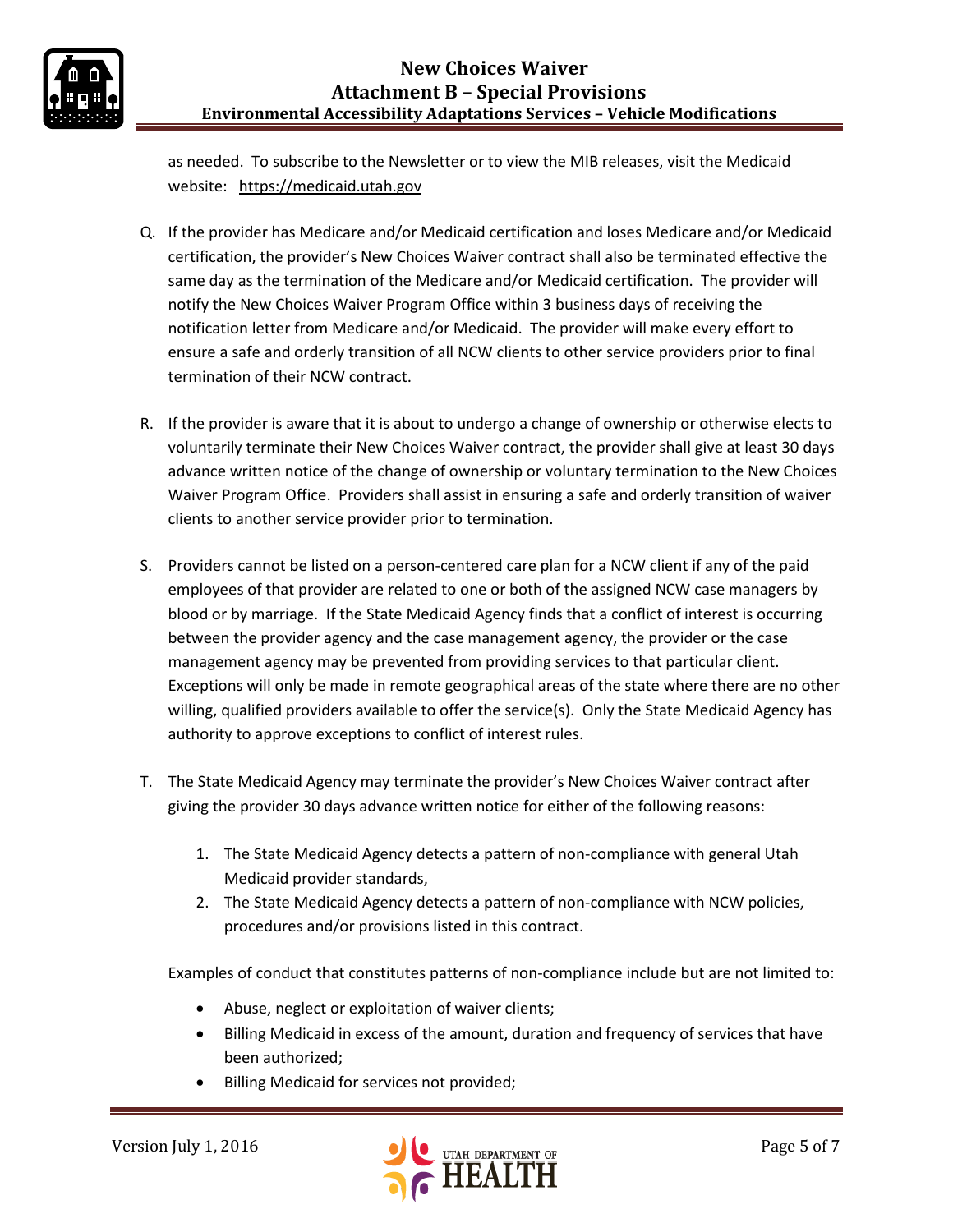

# **New Choices Waiver Attachment B – Special Provisions Environmental Accessibility Adaptations Services – Vehicle Modifications**

- Inadequate or non-existent record keeping;
- Hiring individual service employees that do not meet the minimum waiver provider qualifications;
- Not maintaining minimum provider qualifications such as required license(s);
- Acts of direct marketing to prospective or currently enrolled clients or their representatives;
- Acts of coercion or manipulation of client freedom of choice rights;
- Acts of offering or receiving incentives or kick-backs to or from other providers or entities in an effort to manipulate client freedom of choice rights; and/or
- Billing NCW clients or their representatives for services covered by Medicaid.

If the State Medicaid Agency discovers conduct that constitutes a pattern of non-compliance but elects not to terminate the provider's New Choices Waiver contract, the State Medicaid Agency may instead suspend making new referrals to the provider, require the provider to repay any overpayments, complete additional training and/or to submit to additional monitoring activities in order to avoid contract termination. The provider will be given hearing rights for any adverse actions taken by the State Medicaid Agency.

U. All new NCW providers must complete the NCW New Provider Training before the New Choices Waiver Program Office will forward the provider's enrollment application to the next step in the enrollment process. This includes existing providers who experience changes in ownership. NCW New Provider Training is offered one time each month and is located at the Utah Department of Health, 288 N. 1460 W., Salt Lake City, Utah 84114. To register for the next training please call the NCW Program Office and ask to speak with the NCW Provider Specialist. (800)662-9651, option 6.

After the provider is enrolled, additional training is available if the provider requests it by contacting the NCW program office at the same number listed above.

(The rest of this page is intentionally left blank.)

\_\_\_\_\_\_\_\_\_\_\_\_\_\_\_\_\_\_\_\_\_\_\_\_\_\_\_\_\_\_\_\_\_\_\_\_\_\_\_\_\_\_\_\_\_\_\_\_\_\_\_\_\_\_\_\_\_\_\_\_\_\_\_\_\_\_\_\_\_\_\_\_\_\_\_\_\_\_\_\_\_\_